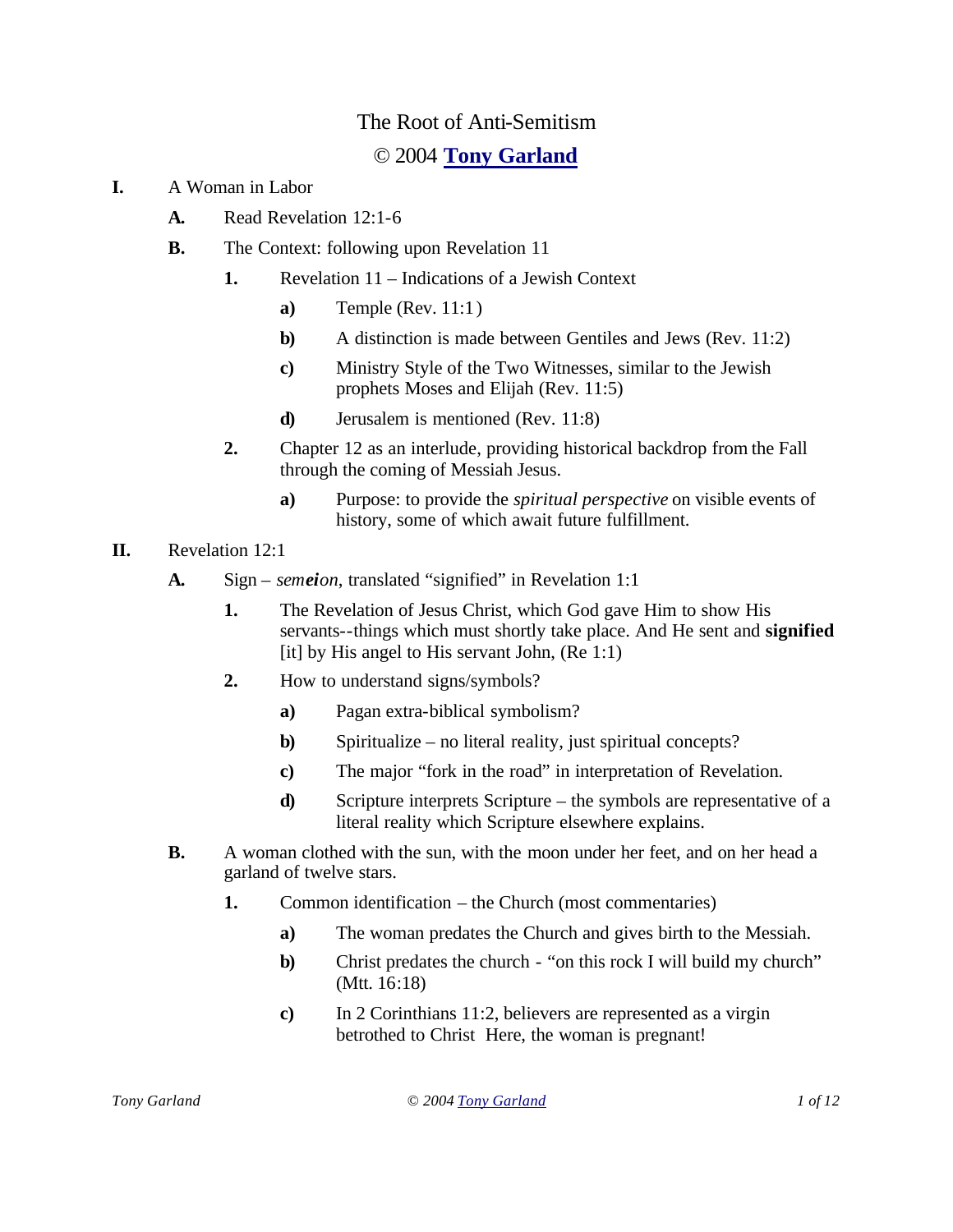- **2.** Sun, moon, twelve stars
	- **a)** Let Scripture interpret Scripture.
	- **b)** One of Joseph's dreams: Then he dreamed still another dream and told it to his brothers, and said, "Look, I have dreamed another dream. And this time, the sun, the moon, and the eleven stars bowed down to me." So he told [it] to his father and his brothers; and his father rebuked him and said to him, "What [is] this dream that you have dreamed? Shall your **mother** and **I** and your **brothers** indeed come to bow down to the earth before you?" (Ge 37:9-10)
	- **c)** Sun and moon Jacob and *Leah* (Rachel already being dead by the time of the dream and *Leah* being present at the fulfillment).
	- **d)** 12 stars Joseph and his eleven brothers, the twelve tribes of Israel.
- **3.** Clothed
	- **a)** *Clothed* is a perfect tense, passive participle meaning:
		- **(1)** She was clothed sometime in the *past.*
		- **(2)** Someone *else* provided her clothing.
	- **b)** Clothing provides *protection* ("cast around, wrapped in")
		- **(1)** Concerning Jerusalem:
			- "I made you thrive like a plant in the field; and you grew, matured, and became very beautiful. [Your] breasts were formed, your hair grew, but you [were] **naked** and bare. When I passed by you again and looked upon you, indeed your time [was] the time of love; so I spread My wing over you and **covered your nakedness**. Yes, I swore an oath to you and entered into a **covenant** with you, and you became Mine," says the Lord GOD. "Then I washed you in water; yes, I thoroughly washed off your blood, and I anointed you with oil. **I clothed you** in embroidered cloth and gave you sandals of badger skin; I clothed you with fine linen and covered you with silk." (Eze 16:7-10)
		- **(2)** Clothing associated with His covenant with her. His protection.
- **4.** Clothed with the **sun**, with the **moon** under her feet
	- **a)** Sun in some way, the Sun is related to her protection.
	- **b)** Moon under her feet, she is *supported by* the moon.
	- **c)** How do the sun and moon provide protection and support for her?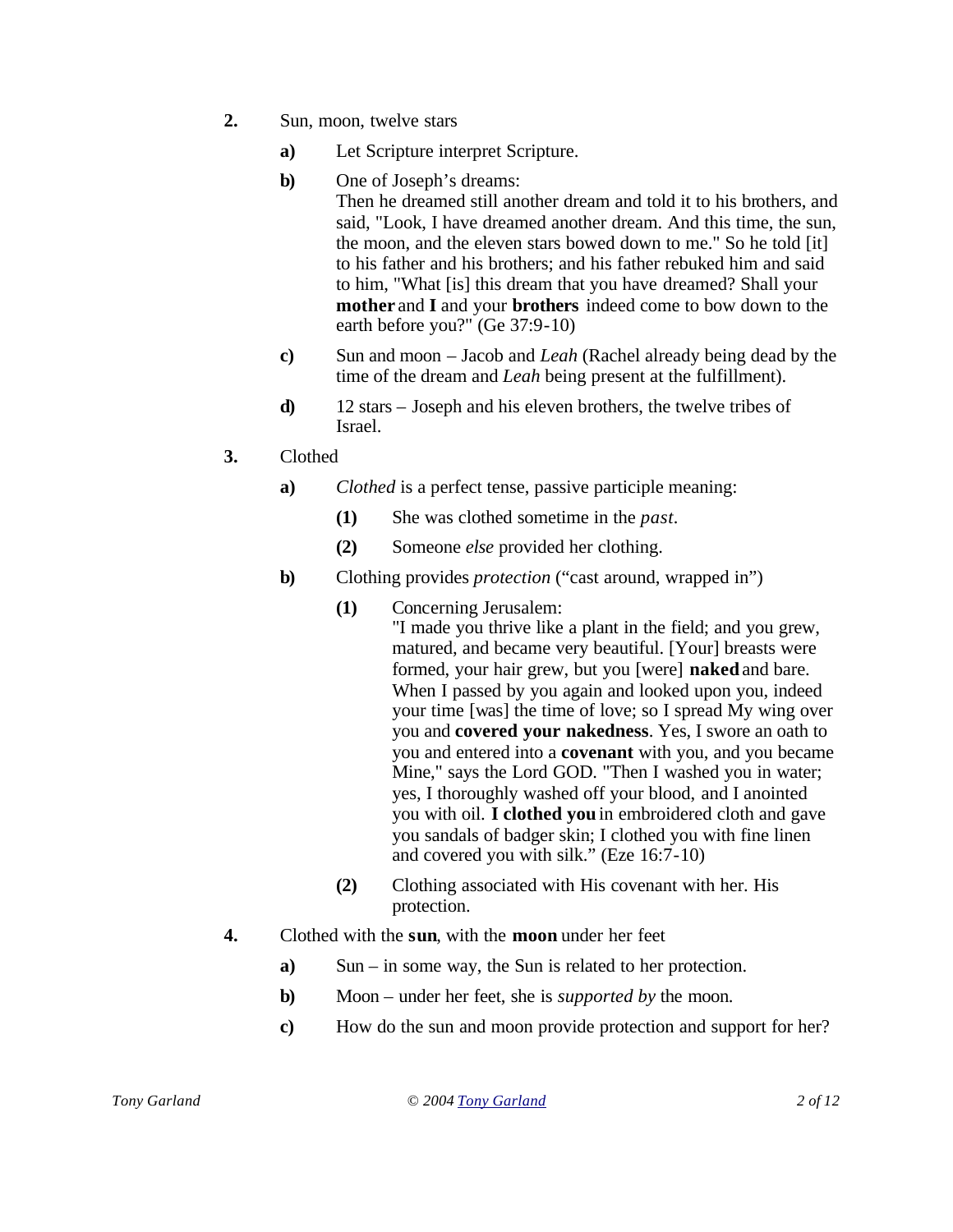**d)** Sun and moon as *signs*

Then God said, "Let there be lights in the firmament of the heavens to divide the day from the night; and let them be for **signs** and seasons, and for days and years; "and let them be for lights in the firmament of the heavens to give light on the earth"; and it was so. (Ge 1:14-15)

- **(1)** Lights, for days and years, seasons, and for **signs**
	- **(a)** *Signs* is Hebrew word *ot*, something designated as a memorial, "to bring to remembrance."
	- **(b)** also used of:
		- **i)** Cain's mark that no man would kill him
		- **ii)** Rainbow sign of covenant of Noah
		- **iii)** Sabbath sign of covenant of Moses
		- **iv)** Circumcision sign of covenant of Abraham
	- **(c)** A *visible manifestation* of a divine promise or action.
		- **i**) Sign in sun at the crucifixion.
		- **ii**) Signs in sun and moon attend the future time of God's wrath.
- **(2)** Sun and moon are witnesses of God's eternal promise of protection for Israel: Thus says the LORD, Who gives the sun for a light by day, The ordinances of the moon and the stars for a light by night, Who disturbs the sea, And its waves roar (The LORD of hosts [is] His name): "**If those ordinances depart From before Me, says the LORD, [Then] the seed of Israel shall also cease From being a nation before Me forever.** " Thus says the LORD: "If heaven above can be measured, And the foundations of the earth searched out beneath, I will also cast off all the seed of Israel For all that they have done, says the LORD. (Jer 31:35-37)
- **e)** To destroy Israel, missiles must reprogrammed from Tel Aviv to aim at the sun and moon instead!

## **III.** Revelation 12:2

- **A.** Being with child, she cried out in labor and in pain to give birth.
	- **1.** "cried out" is present tense, she was in the midst of her birth pangs while John saw her.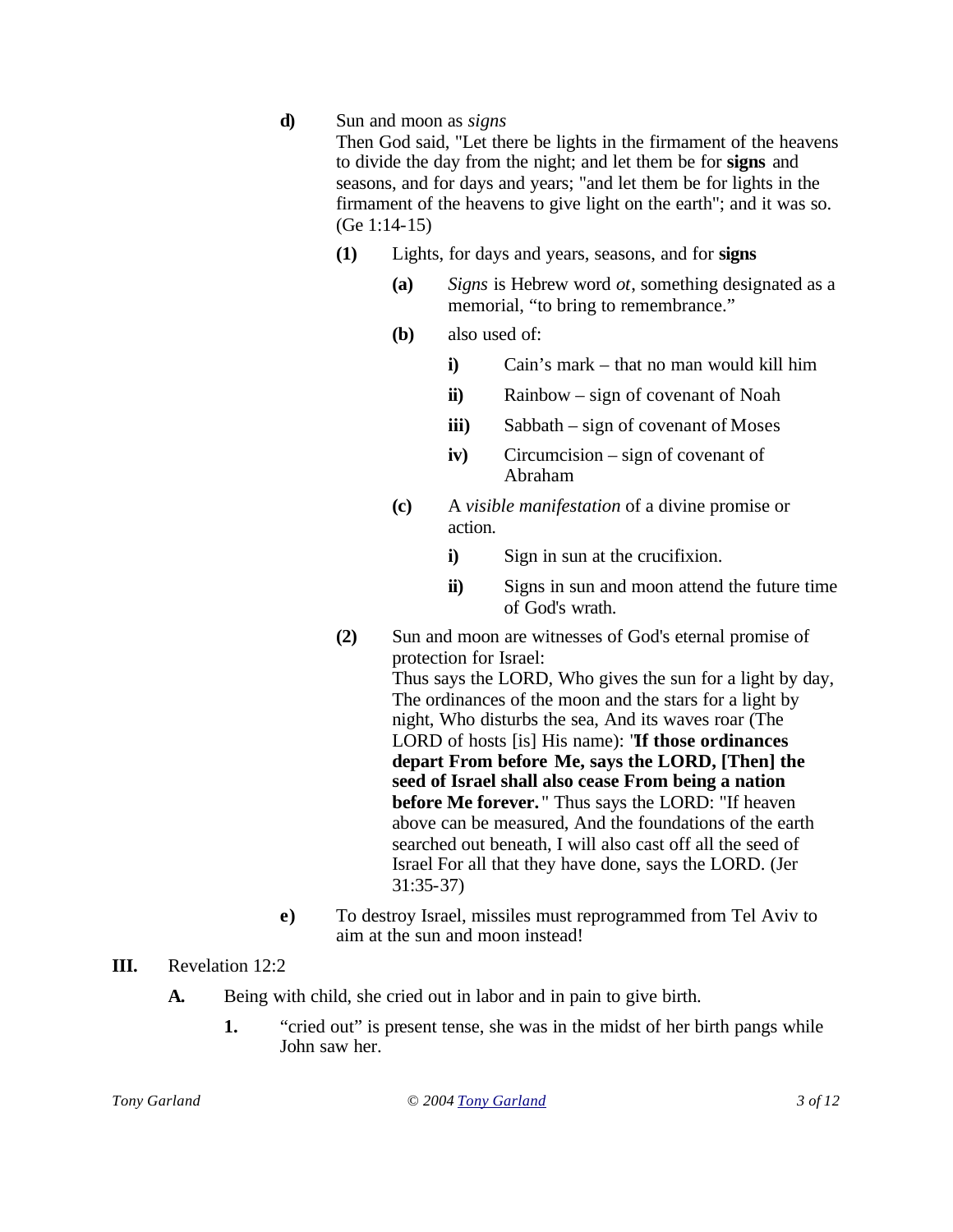- **2.** Revelation and Genesis are "bookends" : where do we find *labor*, *pain*, and the *promise of a child*?
	- **a)** God to Satan: And I will put enmity Between you and the woman, And between your seed and her Seed; **He shall bruise your head**, And you shall bruise His heel." To the woman He said: "I will greatly multiply your sorrow and your conception; **In pain you shall bring forth children**; Your desire [shall be] for your husband, And he shall rule over you." (Ge 3:15-16)
	- **b)** Enmity ["deep-seated hatred"] between
		- **(1)** The serpent and the woman (Revelation 12!)
		- **(2)** The seed of Satan and the woman's seed.
- **3.** She is in labor to produce the child of promise, the Messiah.
	- **a)** The labor pains reflect *opposition* to her role by the dragon, as indicated by his attempts to devour the child (Rev. 12:4).
- **B. Eve** In some sense, the woman represents *Eve* and the promise to redeem mankind through mankind – through the woman.
	- **1.** *Through the same vessel by which mankind fell would the redeemer of mankind come forth!* Such is the grace and genius of our God!
- **C. Israel** Messiah Jesus came through the line of the Jews
	- **1.** Jesus to the Samaritan woman at the well: "You worship what you do not know; we know what we worship, for salvation is of the Jews. (Joh 4:22)
	- **2.** Paul remarks concerning the Jews, his countrymen according to the flesh: "of whom [are] the fathers and from whom, according to the flesh, Christ [came], who is over all, [the] eternally blessed God." (Ro 9:5a)
- **D. Mary** No mention is made of a father, allusions to the virgin birth (e.g., Isa. 7:14).
- **E.** Duration of labor: from the promise to Eve until the birth of Christ.
- **IV.** Revelation 12:3
	- **A.** Fiery red dragon having seven heads and ten horns and seven diadems on his head
		- **1.** Red dragon
			- **a)** Red is *pyrros*, the same color as the horse ridden by the second horseman of the apocalypse. A color which speaks of blood and destruction.
			- **b)** Identified below: "that serpent of old, called the Devil and Satan" (Rev. 12:9)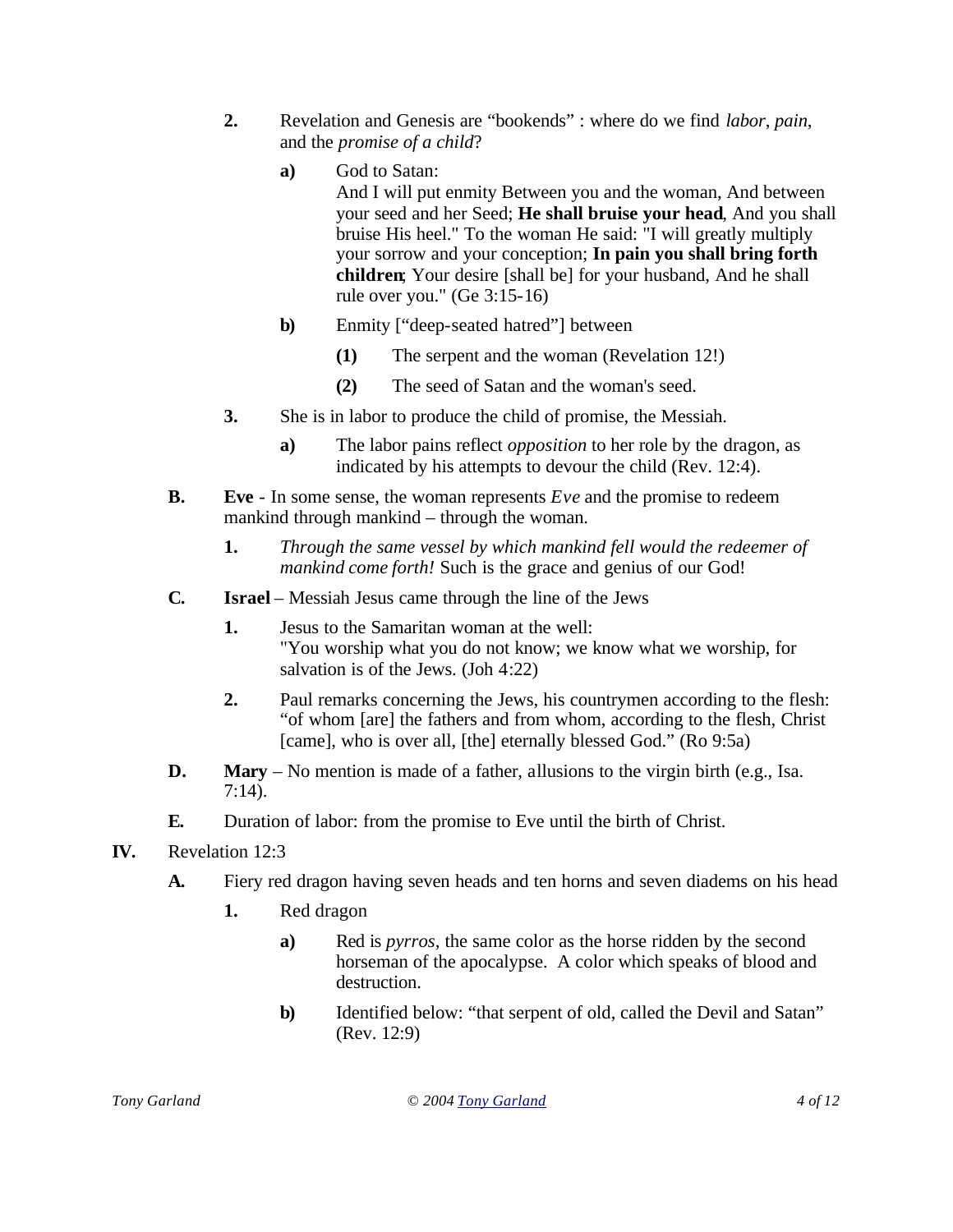- **(1)** The phrase "serpent of old" points us once again back to Genesis and the Fall.
- **2.** Seven heads, ten horns, seven diadems
	- **a)** Seven heads sequential kingdoms of history
	- **b)** Ten horns ten contemporaneous kings merging from the final kingdom of the end
	- **c)** It is he who empowers the beast rising from the sea in the following chapter (Rev. 13:1-4).
	- **d)** Not our subject today
- **V.** Revelation 12:4
	- **A.** His tail drew a third of the stars of heaven and threw them to the earth.
		- **1.** Most probably a reference to those angels which joined the dragon in his rebellion against God, the "fallen angels."
	- **B.** The dragon stood before the woman who was ready to give birth, to devour her Child as soon as it was born.
		- **1.** This speaks of the historic attempt to thwart the birth of Messiah
			- **a)** Cain's murder of Abel (Ge 4:8)
			- **b)** the pollution of the offspring of men by the "sons of God" with the "daughters of men" (Ge 6:2)
			- **c)** Pharaoh's attempt to kill all male Hebrews (Ex 1:16, Ex 1:22; Ac 7:19)
			- **d)** Haman's attempt to wipe out the Jews (Es 3:6)
			- **e)** Athaliah, Ahaziah's mother, attempts to wipe out all the royal heirs of Judah (2Ch 22:10)
			- **f)** Herod's slaughter of the babes in his attempt to murder Jesus (Mt  $2:16$ ).
		- **2.** Yet God's plan that the woman would prevail cannot be thwarted!
- **VI.** Revelation 12:5
	- **A.** She bore a male child
		- **1.** Singular this is not a group of individuals (e.g, the church)
	- **B.** Who was to rule all nations with a rod of iron
		- **1.** Clear allusion to Psalm 2, a key backdrop to Revelation
			- **a)** "I will declare the decree: The LORD has said to Me, 'You [are] My Son, Today I have begotten You. Ask of Me, and I will give [You] The nations [for] Your inheritance, And the ends of the earth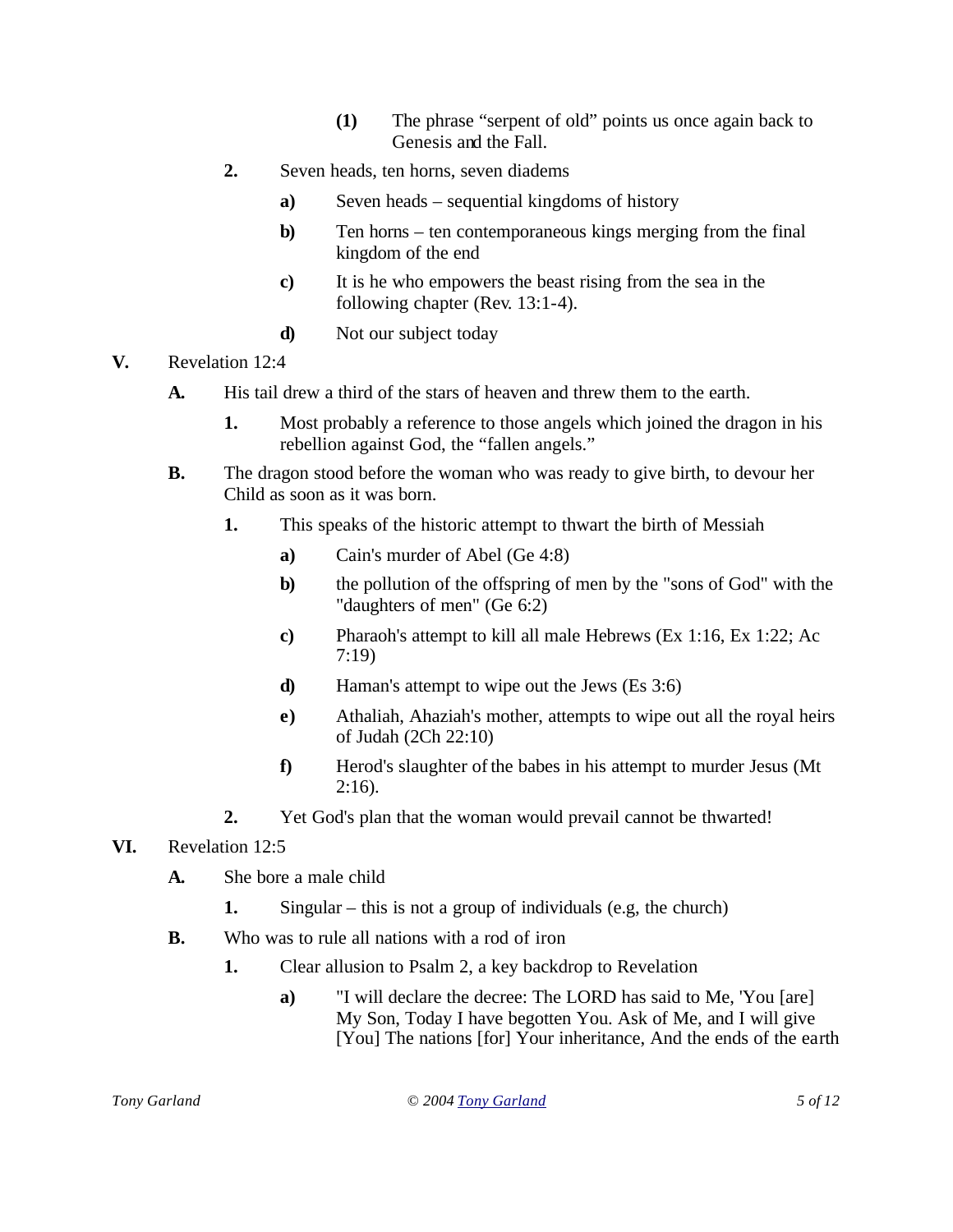[for] Your possession. You shall break them with a rod of iron; You shall dash them to pieces like a potter's vessel.'" (Ps 2:7-9)

- **b**) His ruler's rod goes forth at His Second Coming in chapter 19: Now out of His mouth goes a sharp sword, that with it He should strike the nations. And He Himself will rule them with a rod of iron. He Himself treads the winepress of the fierceness and wrath of Almighty God. (Re 19:15)
- **C.** Caught up to God
	- **1.** *Caught up* is a form of *harpazo,* "snatched," "caught away," the same word used of the rapture of those who later follow Him to His Father's house (1Th. 4:17)
	- **2.** passive voice, He is caught away by an outside agent
		- **a)** This speaks of the ascension of Jesus (Acts 1:9)
			- **(1)** As here, He was *taken up* (passive voice, by an outside force).
		- **b)** Taken up by the Father as a declaration of His identity and His acceptability as the perfect sacrifice
			- **(1)** Paul informs us concerning Christ, He: was born of the seed of David according to the flesh, [and] declared [to be] the Son of God with power according to the Spirit of holiness, by the resurrection from the dead. (Ro 1:3-4)
- **D.** And His Throne
	- **1.** Jesus is caught up to the *Father's* throne where he will remain until it is time to take His throne, the throne of David, upon His return.
- **VII.** Revelation 12:6
	- **A.** *Then*, the woman fled into the wilderness
		- **1.** After the ascension of the child.
	- **B.** A place prepared by God
		- **1.** A specific place
		- **2.** Sustained by God she will be fed
	- **C.** One thousand two hundred and sixty days
		- **1.** Although the Woman has struggled ever since the ascension of Christ and even struggles in our own day, these struggles are but a precursor of what is described here.
		- **2.** The duration of her flight here indicates it takes place during a specific period in the future corresponding to the last half of the tribulation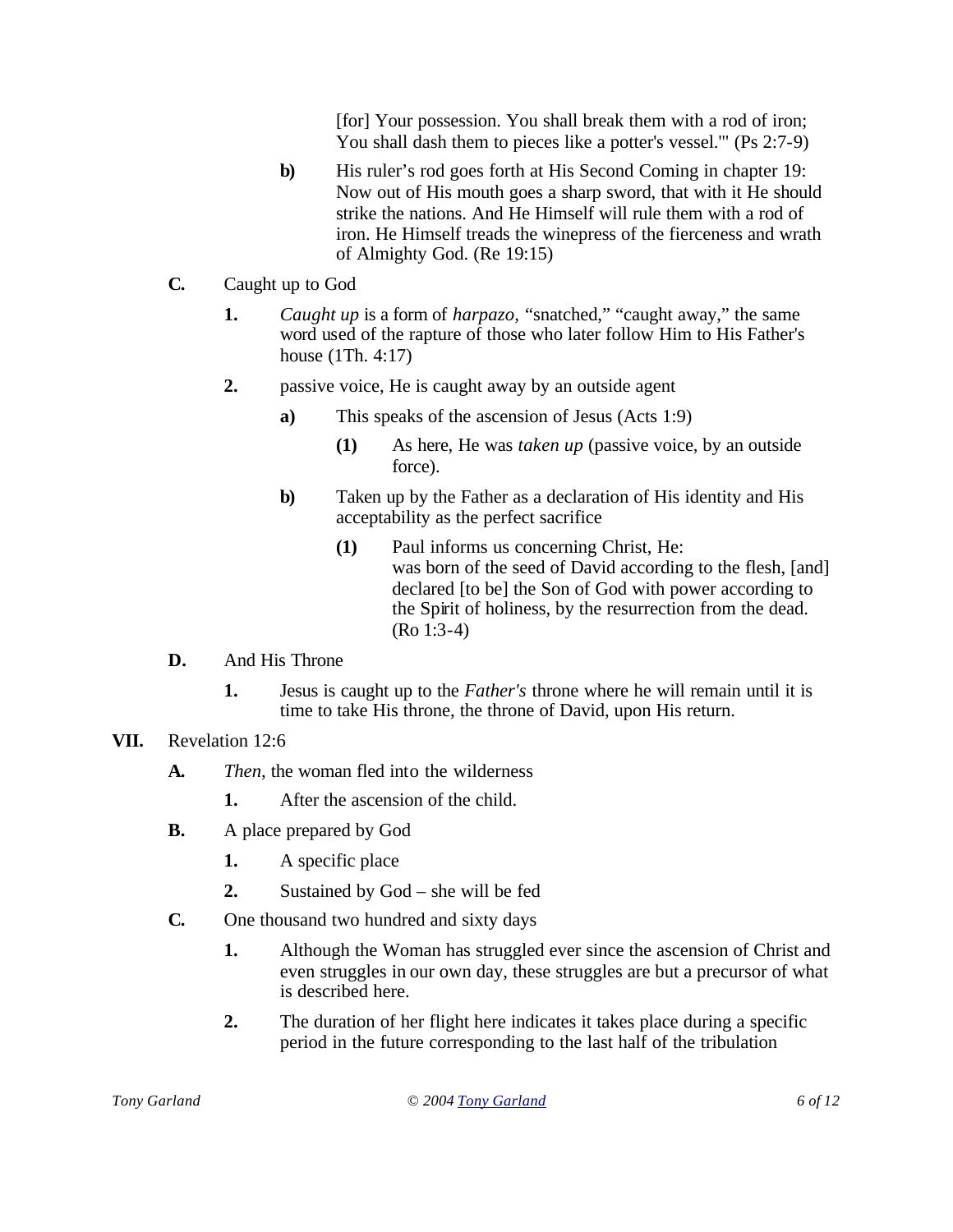- **a**) The final half of Daniel's  $70<sup>th</sup>$  week (Dan. 9:27)
- **b)** The forty-two months during which the holy city will be tread underfoot by the Gentiles and the beast will be given authority to continue (Rev. 11:2; 13:5).
- **c)** The "time and times and half a time" or 3.5 years during which the woman is protected from the presence of the serpent (Rev. 12:14).
- **3.** It is my belief that the signal for her flight is given by Jesus in Matthew 24
	- **a)** "Therefore when you see the 'abomination of desolation,' spoken of by Daniel the prophet, standing in the **holy place** " (whoever reads, let him understand), "then let those who are in **Judea** flee to the mountains. Let him who is on the **housetop** not go down to take anything out of his house. And let him who is in the field not go back to get his clothes. But woe to those who are pregnant and to those who are nursing babies in those days! And pray that your flight may not be in winter or on the **Sabbath**. (Mt 24:15-20)
- **D.** This verse spans over 1900 years so far: from the ascension of Jesus through the time of Jacob's Trouble yet future.
	- **1.** The First and Second Coming of Christ are juxtaposed in numerous passages (Isa. 61:1-2; Zec. 9:9-10; Mal. 3:1-2; 4:5-6; Luke 4:17-19). Yet history has shown these events to be separated by at least 1900 years.
	- **2.** The first and second resurrections are juxtaposed (Dan. 12:2; John 5:28- 29), yet they are separated by no less than 1,000 years (Rev. 20:4-6).
- **E.** The woman will flee in a time yet future to our day.
	- **1.** Additional details concerning her flight and refuge are given in the last part of the chapter (Rev. 12:13-17)
	- **2.** Why does the serpent still hate her? Why does he continue his effort against her when she has *already* delivered the savior? Isn't her job done? After all, isn't the modern nation of Israel irrelevant to God, as many Christians teach in our own day?
	- **3.** Although her job is complete in bringing forth Messiah, evidently she yet serves an important role in God's plan *future to the cross*!
		- **c)** Paul, the apostle to the *Gentiles*, was careful to guard against the misunderstanding that God was through with Israel:
			- **(1)** For I speak to you Gentiles; inasmuch as I am an apostle to the Gentiles, I magnify my ministry, if by any means I may provoke to jealousy [those who are] my flesh and save some of them. For *if their being cast away [is] the reconciling of the world*, *what [will] their acceptance [be] but life from the dead?* (Ro 11:13-15)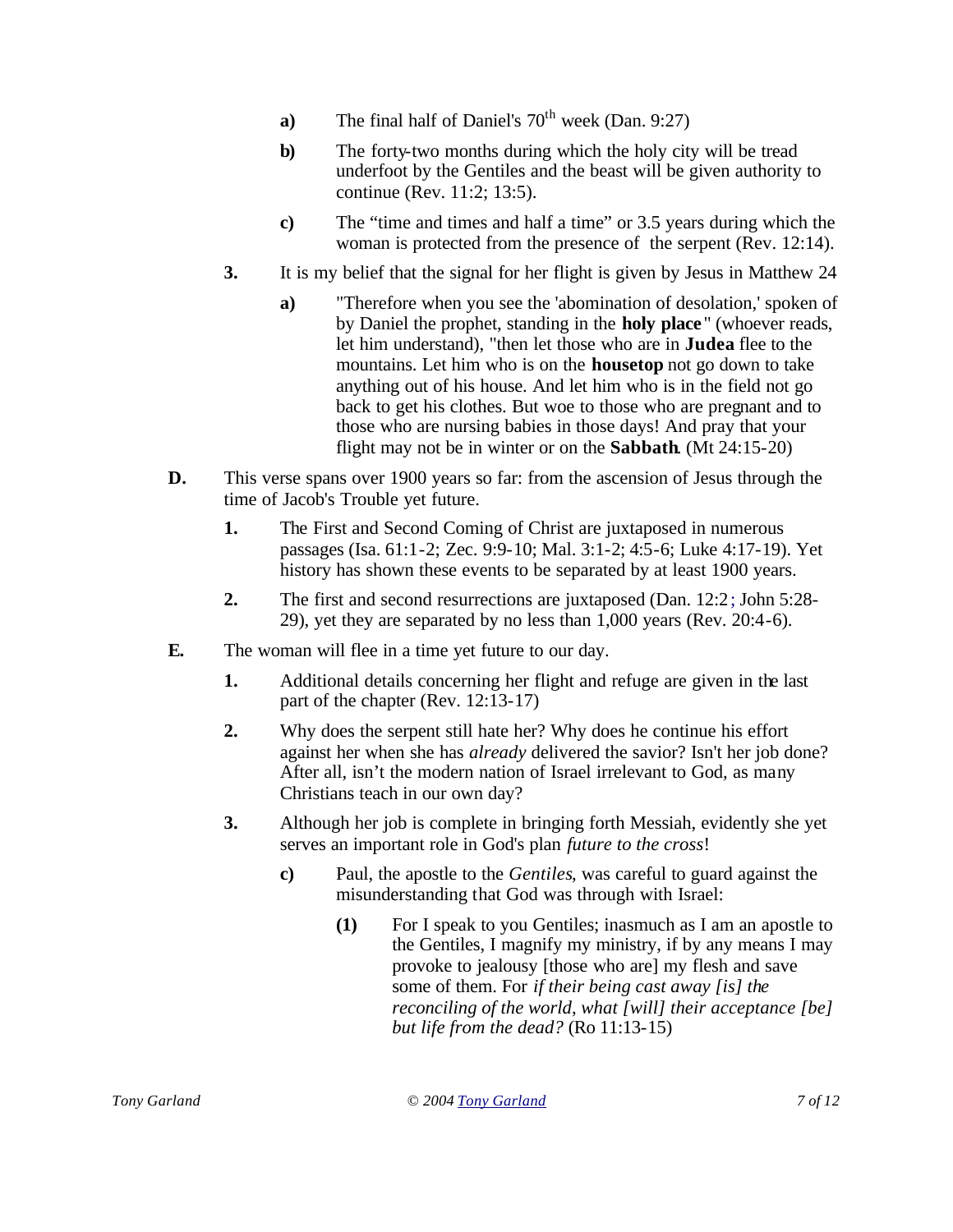- **(2)** If their rejection of Messiah Jesus was used of God to bless the world, an even greater blessing awaits upon their acceptance and restoration!
- **d)** The Word of God indicates that God with gather His chosen nation prior to her regeneration in preparation for her recognition of Messiah Jesus at His return.
	- **(1)** When Paul compared the acceptance of salvation by the Jews as "life from the dead," he undoubtedly had Ezekiel  $37$  – the valley of the dry bones — in mind.
		- **(a)** Ezekiel is shown a valley full of dry bones, which God assembles and brings to life before Ezekiel's eyes.
		- **(b)** Son of man, these bones are the whole house of Israel. They indeed say, 'Our bones are dry, our hope is lost, and we ourselves are cut off!' (Eze. 37:11)
		- **(c)** We note the *order* of the events: The bones are reassembled and clothed with sinews and flesh *before* God blows His Spirit into them. They are assembled while yet spiritually dead.
- **e)** Thereafter, God will fulfill the many promises made to His chosen nation in the 1,000 year kingdom of Christ on earth, reigning from Jerusalem. This is why we pray: "Your kingdom come Your will be done **on earth** as it is in heaven . . ."
- **VIII.** A Woman in Flight Throughout History
	- **A.** Although this passage emphasizes the persecution of the woman leading up to the birth of Christ and climaxing in the Tribulation, ever since the cross, the Jewish nation has been "a woman in flight." So long as Satan remains loose, anti-Semitism remains as an ugly undercurrent in world history.
	- **B.** Anti-Semitism is *Satanic in Origin*
		- **1.** This passage reveals that the root of anti-Semitism is *spiritual–* it knows neither logic nor limits.
		- **2.** It will not be eradicated through education or empowerment.
	- **C.** Anti-Semitism is *pervasive in History*.
		- **1.** We have time only to mention some of the most well-known examples, although there many.
		- **2.** The Crusades
			- **f)** "Of all the hardships and tragedies that befell European Jewry during the Middle Ages, the worst occurred as the result of the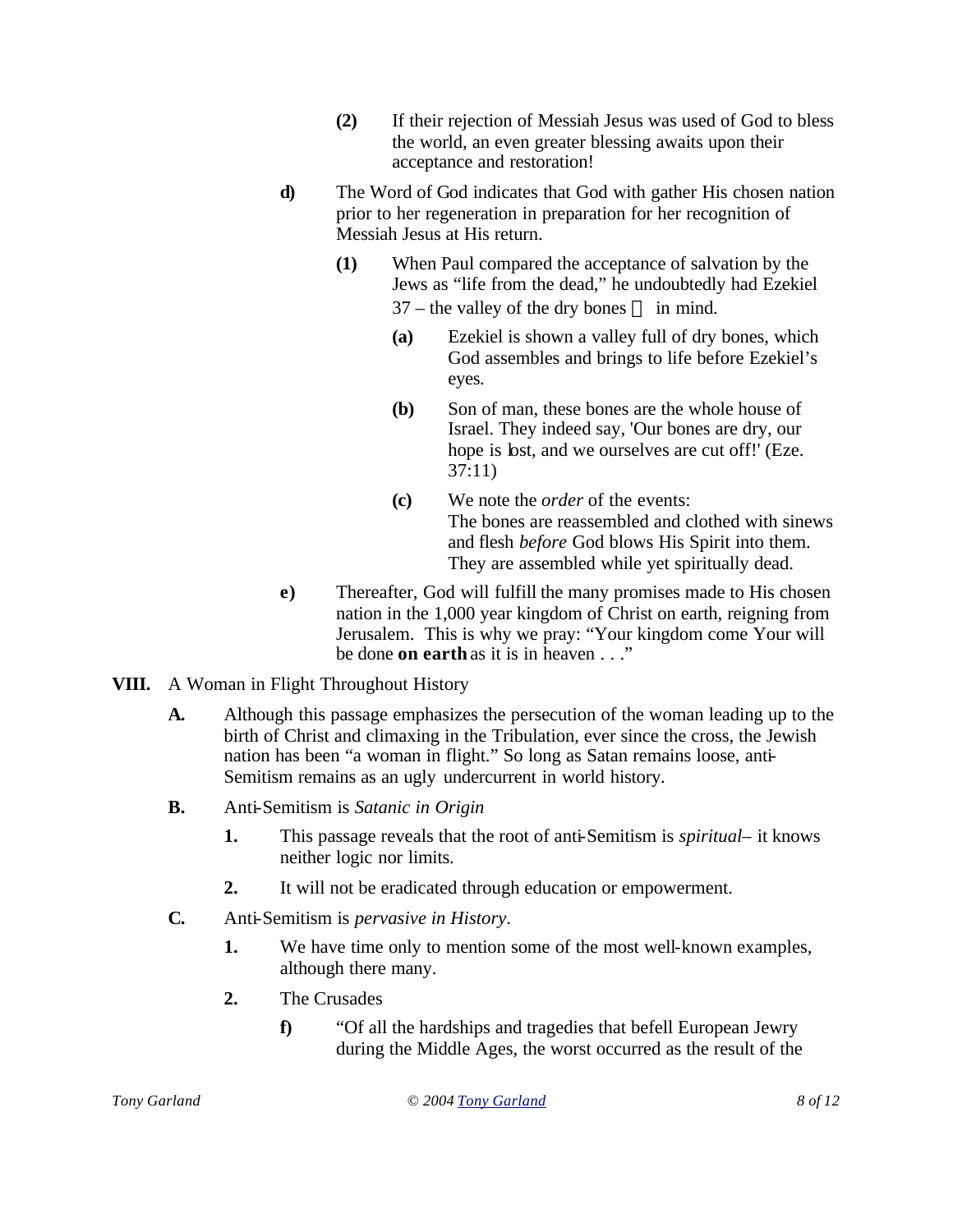Crusades. All over Europe, the armies ostensibly on their way to recapture the Holy Land from the infidel first turned on the infidels in their midst: the Jews. In this, they were inspired by clerics such as Peter of Cluny who wrote: 'Why should we seek the enemies of Christ in distant lands when the blasphemous Jews live among us?' The bishops of Regensburg, Mainz, Worms, and other cities sheltered Jews in an attempt to maintain law and order and out of common humanity, but their efforts were sometimes in vain, for the mobs would occasionally storm the episcopal palaces. The flourishing Jewish communities of Mainz and Worms were destroyed, as were those of Trier, Cologne, and Strasbourge. Jews who did not submit to forced baptism were murdered, many others committed suicide. . . . The pretext of these attacks was the Jews' alleged desecration of the Host (the blessed bread distributed during the Eucharist). In 1243, this had been used for the first time as an excuse for an anti-Semitic massacre — all the Jews of Belitz near Berlin were burned to death."

- **g)** Often under the banner of Christ.
	- **(1)** Satan's twofold strategy: (1) keep Christians ignorant of their Old Testament Jewish roots; (2) keep the Jews away from the New Testament else they discover it to be a Jewish book of their Messiah
- **3.** Blamed for the Black Death of the mid- $14<sup>th</sup>$  century although Jews were also dying in large numbers.
- **4.** The Spanish Inquisition when Jews were subjected to forced conversion into the "Christianity" or face expulsion, torture, and death.
- **5.** The Pogroms of Russia which gathered the Jews into restricted areas where they lived in abject poverty. Later, many were murdered by bands of roving Cossacks.
- **6.** The Holocaust considered by many to be "the final solution to the Jewish question." When approximately 6 million people were exterminated within a five-year period—more than 1/3 of the Jews worldwide—simply for being the offspring of Abraham, Isaac, and Jacob.
- **7.** But, you say, these are all in our *past*. Man and society are improving. Education and civil rights have made important advances since then!
- **D.** Yet . . . Anti-Semitism is growing today

<sup>&</sup>lt;sup>1</sup> Martin Gilbert, *The Illustrated Atlas Of Jewish Civilization: 4,000 Years Of Jewish History* (New York, NY: Macmillan Publishing Company, 1990), 128.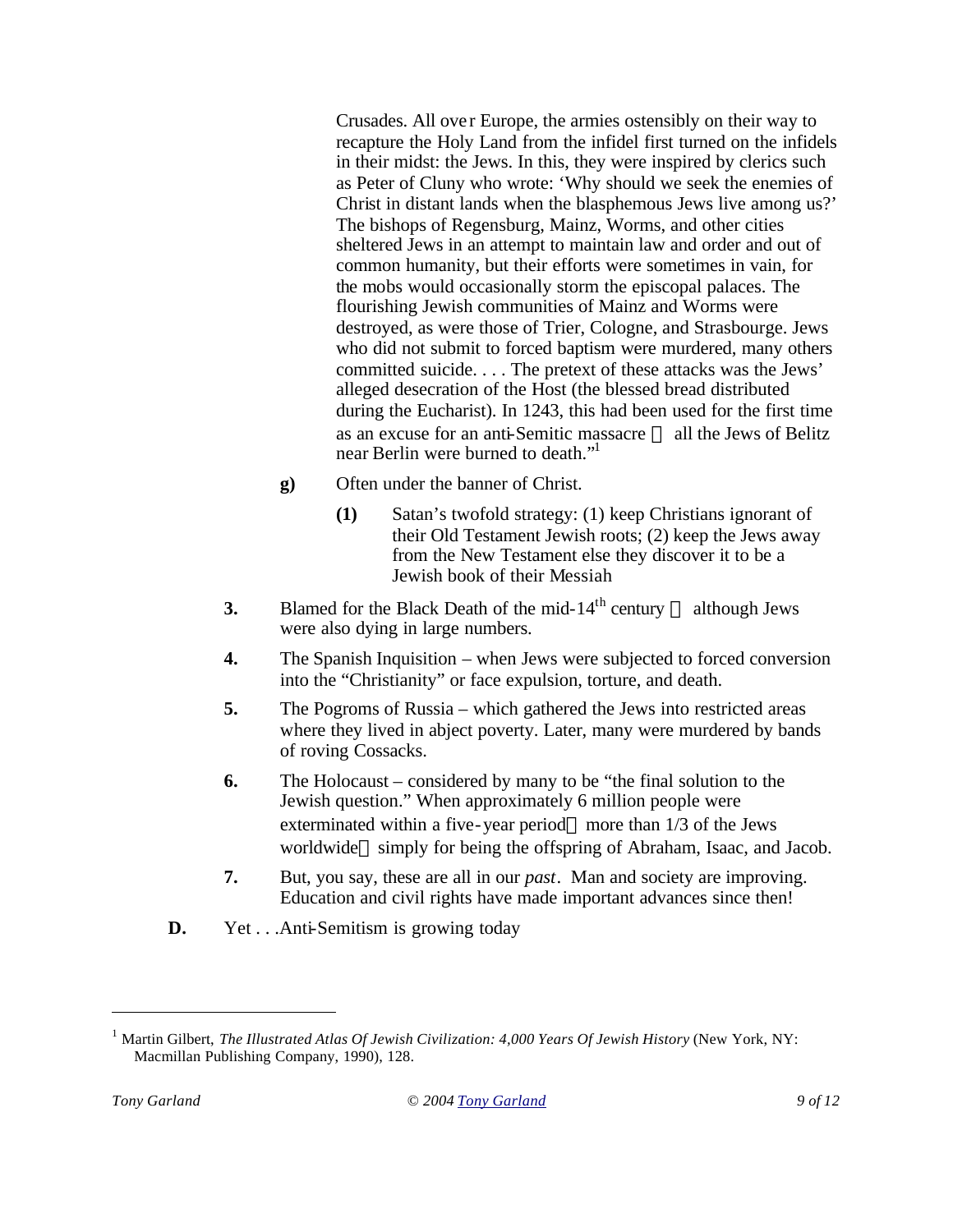- **1.** How could it be that within 60 years of the Holocaust, when the witness of living survivors is still with us, when piles of shoes and hair from the dead may still be viewed, that anti-Semitism is on the rise again?.
- **2.** Europe
	- **h)** "Across Europe, the result has been not just verbal violence but physical. A report issued last year by the Lawyers Committee for Human Rights, titled "Fire and Broken Glass," describes the assaults on Jews and people presumed to be Jewish across Europe. Attackers, shouting racist slogans, throw stones at schoolchildren, at worshipers attending religious services, at rabbis. Jewish homes, schools, and synagogues are firebombed. Windows are smashed, Jewish cemeteries desecrated with anti-Jewish slogans. In just a few weeks in the spring of last year, French synagogues and Jewish schools, students, and homes were attacked and firebombed. A synagogue in Marseilles was burned to the ground. In Paris, Jews were attacked by groups of hooded men. According to police, metropolitan Paris saw something like a dozen anti-Jewish incidents a day in the first several months after Easter. An[d] the violence continues. In Ukraine, skinheads attacked Jewish workers and assaulted the director of a Jewish school. In Holland, demonstrators carrying swastikas and photos of Israel chanted "Sieg heil!" and "Jews into the sea!" In Salonika, the Holocaust Memorial was defaced with pro-Palestinian graffiti. In Slovakia, Jewish cemeteries were firebombed. In Berlin, Jews were assaulted, swastikas daubed on Jewish memorials, and a synagogue spray-painted with the words "six million is not enough."<sup>2</sup>
- **3.** United States
	- **i)** The FBI's Hate Crimes Statistics 2003 report . . . documents 927 anti-Jewish crimes last year - more than 12% of the total hate crimes reported in the United States that year. The Anti-Defamation League, in a statement, emphasized that though there is a perception that Muslims have been overwhelmingly victimized since the 9/11 attacks, Jews have in fact borne the brunt of religious violence. "There's a feeling that there's a lot of Islamophobia out there," said Abe Foxman, Director of the ADL. "While [this is true], anti-Jewish hate crimes predominate." The report outlined more than 1,300 anti-Jewish incidents in 2003, making Jews the most frequently targeted group in America. Comparably, there were only 149 anti-Muslim incidents. "In the total number of crimes under the religion category, the anti-Jewish

<sup>2</sup> Mortimer B. Zuckerman, "Graffiti On History's Walls," *U.S. News* October 28, 2003, 10:50.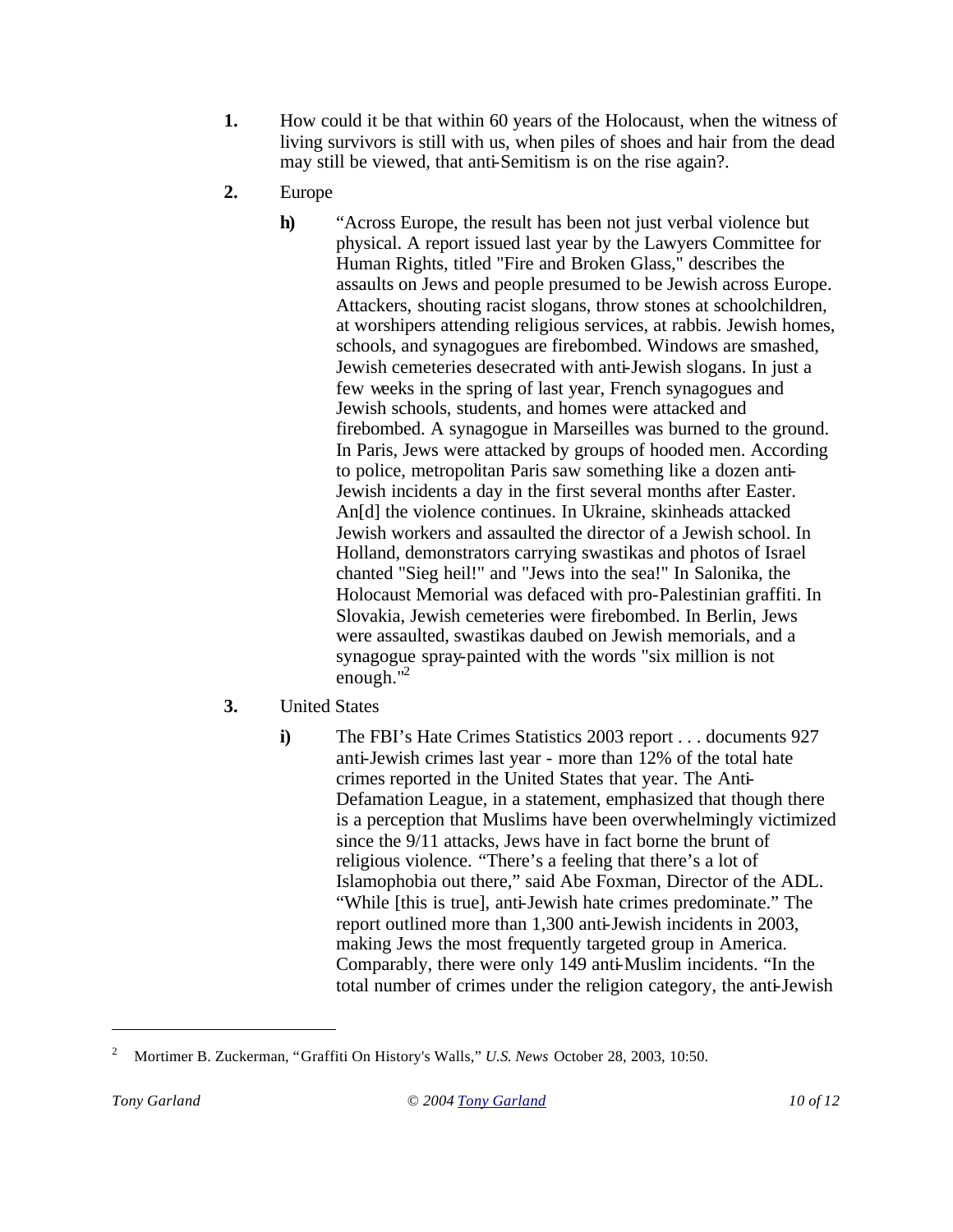crimes are higher than all the others - and have been each year," FBI spokesman Paul Bresson told the Jewish Telegraphic Agency.

- **4.** Continued opposition to God's Land given to Israel even within the "church"
	- **j)** Presbyterian Church

"the Presbyterians, at their annual general assembly this summer [2004], voted 431-62 in favor of joining the divestment campaign against Israel. They are the first Christian denomination to do so. Leaders of this liberal mainline church also approved several other anti-Israel resolutions at their gathering in Richmond, Virginia.<sup>13</sup>

**k)** Anglican Church

"The Anglican Peace and Justice Network announced their intention to recommend that their church—with an estimated worldwide membership of 75 million Anglicans and Episcopalians—follow in the American Presbyterian church's footsteps and consider divesting itself from Israel."<sup>4</sup>

**l)** Opposition to Zionism – Israel's right to her homeland

## **(1)** Martin Luther King

- You declare, my friend, that you do not hate the Jews, you are merely 'anti-Zionist.' And I say, let the truth ring forth from the high mountain-tops, let it echo through the valleys of God's green earth: When people criticize Zionism, they mean Jews--this is God's own truth. . . And what is anti-Zionist? It is the denial to the Jewish people of a fundamental right that we justly claim for the people of Africa and freely accord all other nations of the Globe. It is discrimination against Jews, my friend, because they are Jews. In short, it is anti-Semitism. . . Let my words echo in the depths of your soul: When people criticize Zionism, they mean Jews--make no mistake about it.
- **E.** The only Antidote: the Word of God.
	- **1.** Dr. Ergun Caner
		- **m)** Raised a Muslim, now a believer in Christ
		- **n)** Raised to hate the Jews
		- **o)** Dr. Caner describes his initial encounter with God's Word regarding God's promises to the chosen nation:

<sup>3</sup> Zola Levitt,"A Note From Zola", Zola Levitt, Levitt Letter (Dallas, TX: Zola Levitt Ministries, Inc.), August, 2004, p. 9.

<sup>4</sup> Sarah Honig, "And the Beating Goes On," *Jerusalem Post,* cited by Levitt Letter (Dallas, TX: Zola Levitt Ministries, Inc.), December 2004, p. 1.